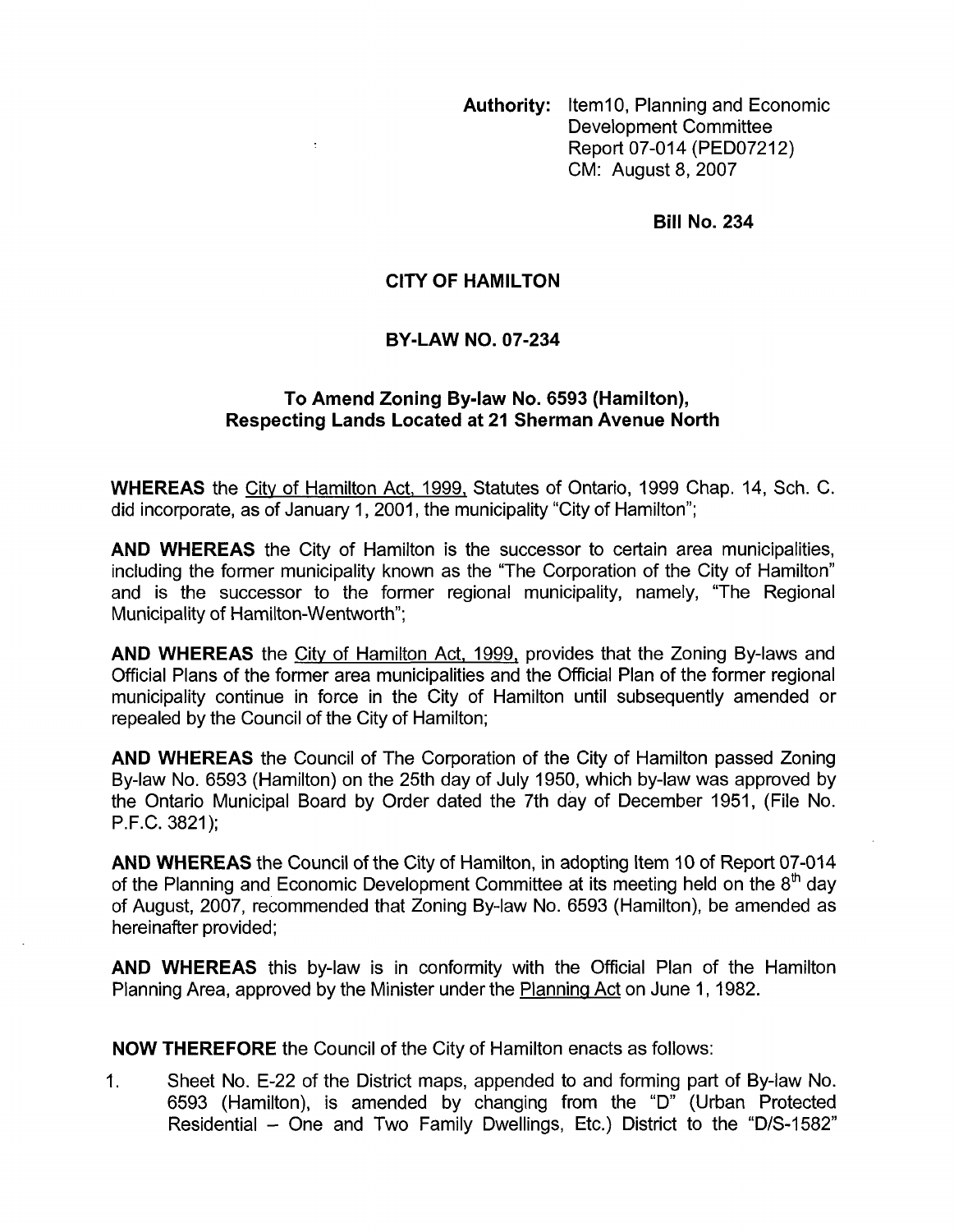(Urban Protected Residential - One and Two Family Dwellings, Etc.) District Modified, the lands the extent and boundaries of which are shown on a plan here to annexed as Schedule "A".

- 2. That the "D" (Urban Protected Residential One and Two Family Dwellings Etc.) District regulations as contained in Section 10 of Zoning By-law No. 6593. applicable to the lands identified in Section 1 of this By-law, are modified to the extent only of the following special requirements:
	- (a) That notwithstanding Section 10 of By-law No. 6593 the following special provisions shall apply:
		- (i) A General Office shall be permitted only on the ground floor of the building existing on the date of the passing of this By-law being the 8<sup>th</sup> day of August, 2007.
		- (ii) A landscaped strip having a minimum width of 3.4 metres, shall be provided and maintained along Wilson Street, except for the area used for an access driveway.
	- (b) That notwithstanding the parking regulations of Section 18A of Zoning Bylaw No. 6593 the following shall special provisions apply:
		- (i) A minimum of 5 parking spaces shall be provided and maintained for a General Office, and 1 parking space shall be provided and maintained for a residential unit.
		- (ii) The minimum parking stall size shall be 2.6 metres  $x$  5.5 metres.
		- (iii) A landscaped strip having a minimum width of 1.5 metres shall be provided and maintained for a distance of not less than 17.0 metres from the northerly lot line along the westerly lot line.
- **3.** No building or structure shall be erected, altered, extended or enlarged, nor shall any building or structure or part thereof be used, nor shall any land be used, except in accordance with the "D" District provisions, subject to the special requirements referred to in Section 2 of this By-law.
- 4. By-law No. 6593 (Hamilton) is amended by adding this by-law to Section 19B as Schedule S-1582.
- *5.* Sheet No. E-22 of the District Maps is amended by marking the lands referred in Section 1 of this by-law as S-1582.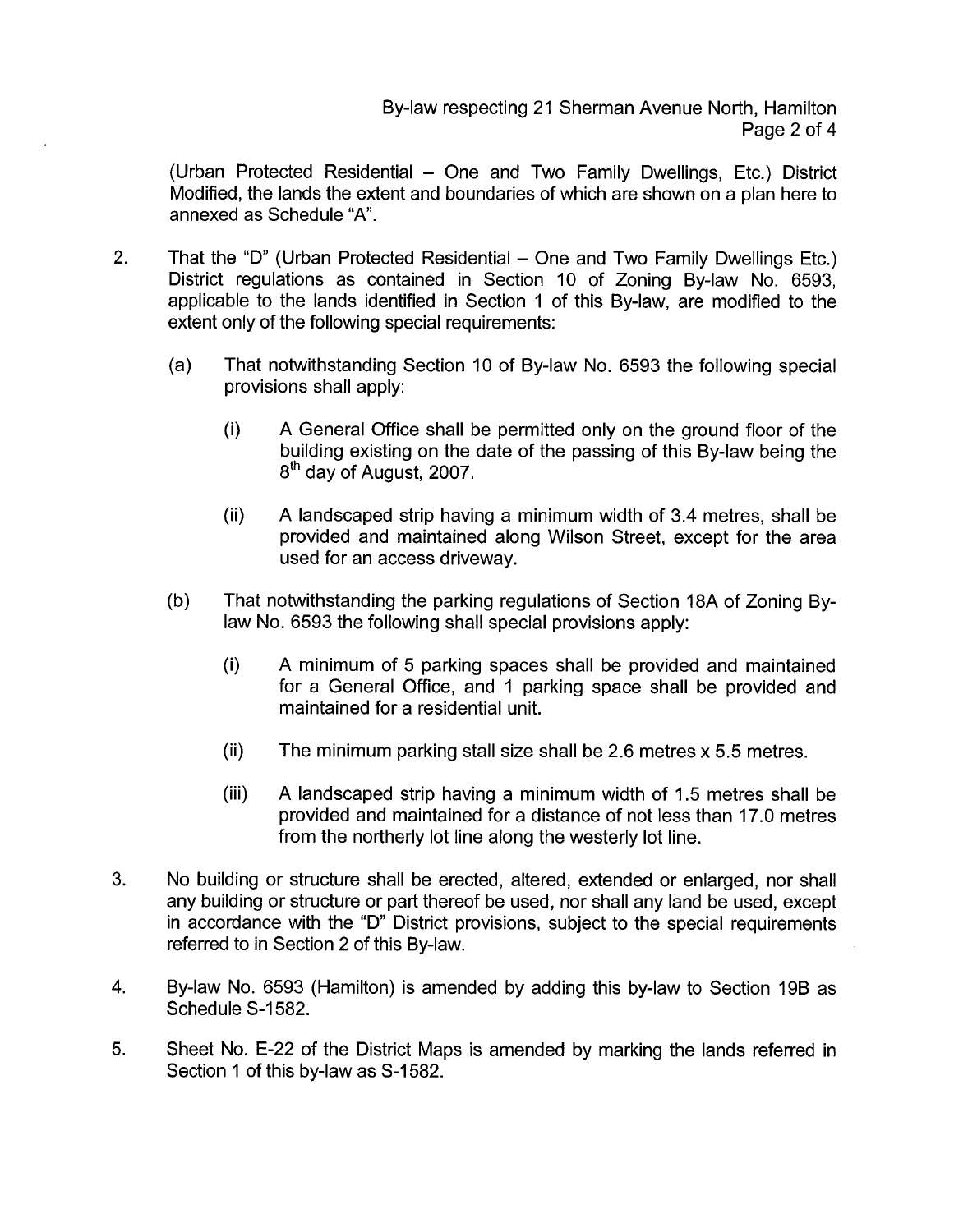By-law respecting 21 Sherman Avenue North, Hamilton Page 3 of 4

6. The Clerk is hereby authorized and directed to proceed with the giving of notice of the passing of this by-law, in accordance with the Planning Act.

PASSED and ENACTED this 8<sup>th</sup> day of August, 2007.

<u>I Sig</u>

**Fred Eisenberger** Mayor **City Clerk** 

**Solution:** Page 3 of 4<br>
Fraction Page 3 of 4<br>
acted to proceed with the giving of notice of<br>
serith the <u>Planning Act</u>.<br>
Inst. 2007.<br> **Kevin C. Christenson**<br>
City Clerk

ZAC-06-91